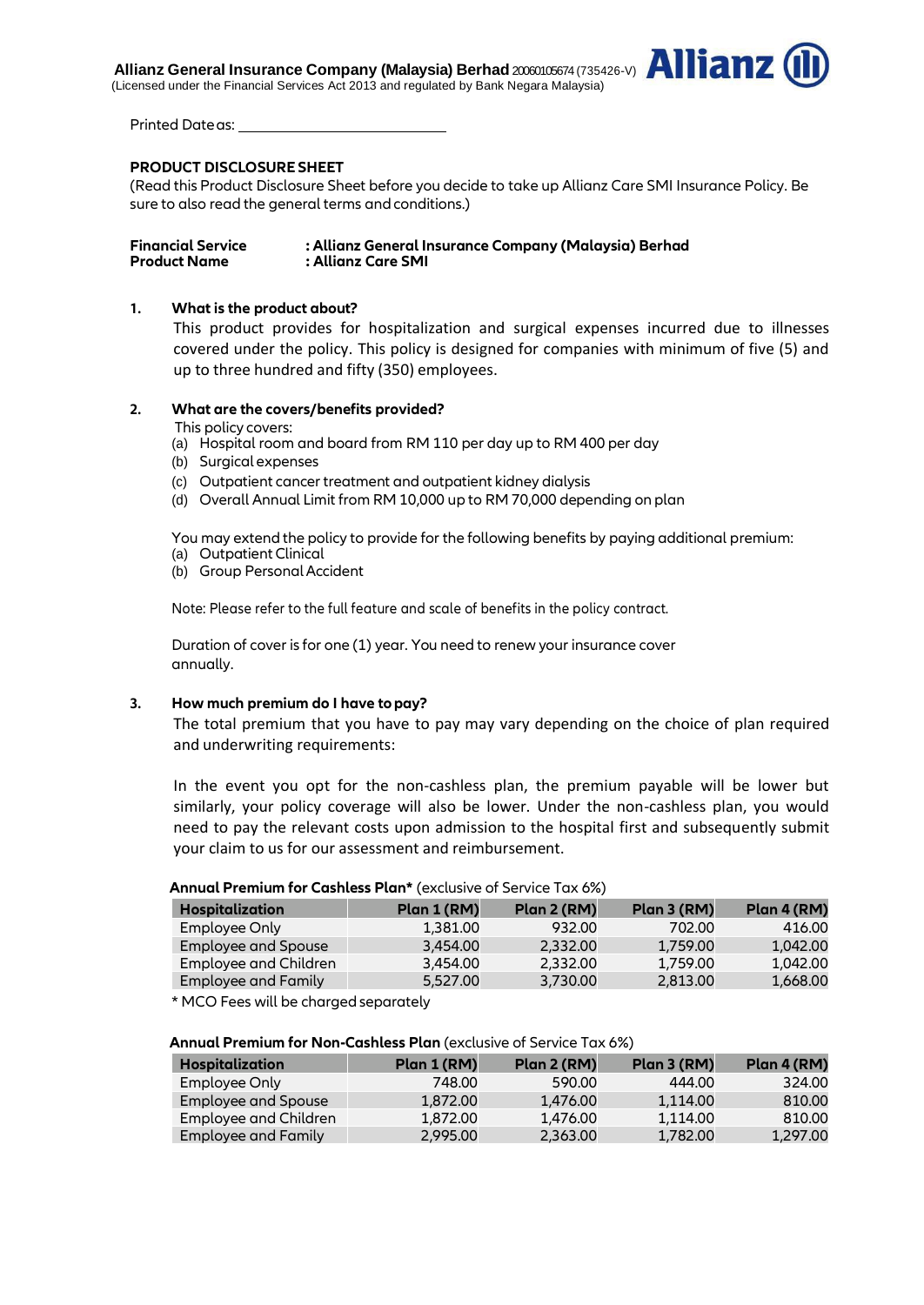

| <b>Optional Cover 1:</b><br><b>Outpatient Clinical (Rider to Hospitalization)</b> | Plan A (RM) |
|-----------------------------------------------------------------------------------|-------------|
| Per Person (exclusive of Service Tax 6%)                                          | 805.00      |

| <b>Optional Cover 2:</b><br><b>Group Personal Accident</b> | Plan 1 (RM) | Plan 2 (RM) | Plan 3 (RM) | Plan 4 (RM) |
|------------------------------------------------------------|-------------|-------------|-------------|-------------|
| Employee Only<br>(exclusive of Service Tax 6%)             | 48.00       | 34.00       | 20.00       | 6.00        |

### *Notes:*

*(a) Premium rates are not guaranteed. Factors contributing to the increase in premiums rates are plan specific, medical inflation, age band, location of work and underwriting requirement. However, past experience does not necessarily reflectfuture trends. Allianz will notify the Insured Person in writing atleastthirty (30) days before thePolicyanniversaryeffectingsuchrevisionofthepremium rating.*

### **4. What are the fees and charges that I have to pay?**

| <b>Type</b>                                                | <b>Amount</b>                                                                                                                                                                   |
|------------------------------------------------------------|---------------------------------------------------------------------------------------------------------------------------------------------------------------------------------|
| Commissions paid to the insurance intermediary<br>(if any) | 10% of premium for hospitalization plan<br>7.5% of premium for combined outpatient<br>dinical and hospitalization plans<br>respectively<br>15% of premium for Personal Accident |
| Stamp Duty                                                 | <b>RM10</b>                                                                                                                                                                     |
| MCO Fees (exclusive of Service Tax 6%)                     | RM 18.00 per person per annum for<br>hospitalization plan<br>RM 38.00 per person per annum for combined<br>outpatient clinical and bospitalization plan                         |

### **5. What are some of the key terms and conditions that I should be aware of?**

(a) Duty of Disclosure

### **Consumer Insurance Contract**

Pursuant to Paragraph 5 of Schedule 9 of the Financial Services Act 2013, if you are applying for this Insurance wholly for **purposes unrelated to your trade, business or profession,** you have a duty to take reasonable care not to make a misrepresentation in answering the questions in the Proposal Form and/or all the questions required by Allianz fully and accurately and disclose any other matter that you know to be relevant to our decision in accepting the risks and determining the rates and terms to be applied, otherwise it may result in avoidance of contract, claim denied or reduced, terms changed or varied, or contract terminated.

**Non-consumer Insurance Contract** 

Pursuant to Paragraph 4(1) of Schedule 9 of the Financial Services Act 2013, if you are applying for this Insurance for **purposes related to your trade, business or profession,** you have a duty to disclose any matter that you know to be relevant to our decision in accepting the risks and determining the rates and terms to be applied and any matter a reasonable person in the circumstances could be expected to know to be relevant, otherwise it may result in avoidance of contract, claim denied or reduced, terms changed or varied, or contract terminated.

**This duty of disclosure for Consumer and Non-consumer Insurance Contract shall continue until the time the contract is entered into, varied or renewed.** You also have a duty to tell us immediately if at any time after your contract of insurance has been entered into, varied or renewed with us, any of the information given in inaccurate or has changed.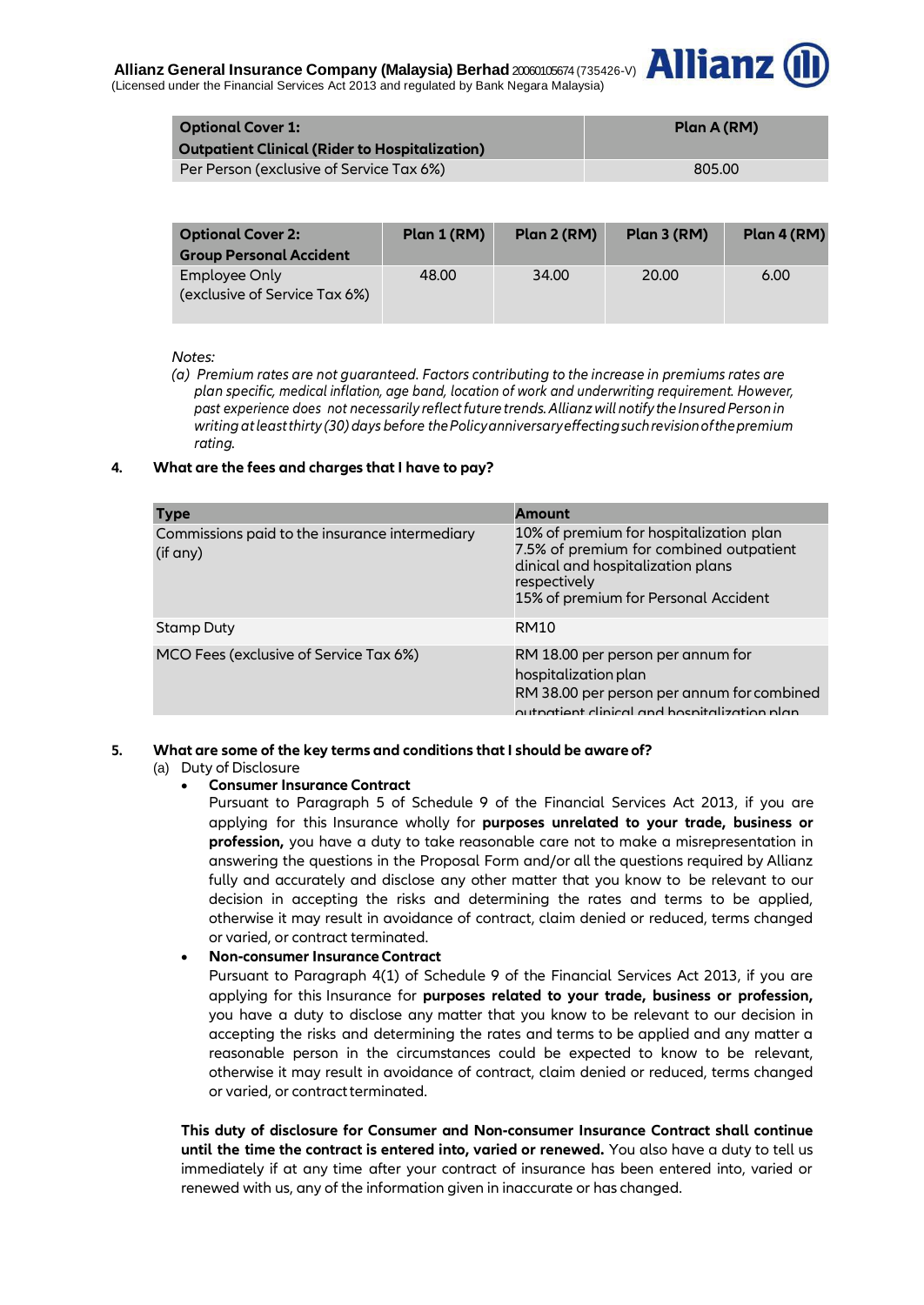

- (b) Cooling-off Period You may cancel your policy by returning the policy within fifteen (15) days after you have received the policy. The premiums that you have paid (less any medical fee incurred) will be refunded to you
- (c) Qualifying/Waiting Period the eligibility for the benefits under the policy will only start thirty (30) days after the effective date of the policy except for accidental injuries
- (d) Unless renewed, the coverage will cease on expiry date and Allianz shall strictly not be liable for any expenses that take place after the expiry date
- (e) Room and board co-payment If you are hospitalized at a room and board which is higher than your eligible benefits, you shall bear 20% of the other eligible benefits described in the Schedule of Benefits

# **6. What are the major exclusions under this policy?**

This policy does not cover death or injury caused by the following events:

- (a) Pre-existing conditions and specified illnesses
- (b) Maternity
- (c) Congenital abnormalities
- (d) Cosmetic or plastic surgery
- (e) Dental conditions including dental treatment or oral surgery

*Note: This list is non-exhaustive. Please refer to the policy for the full list of exclusions under this policy.*

# **7. Can I cancel my policy?**

You may cancel your policy by giving written notice to Allianz. Upon cancellation, you are entitled to a refund of the premium based on the scale of short period rates provided that you have not made a claim on the policy. The scale of short period rates is available in the policy.

| <b>Refund of Annual Premium</b> |
|---------------------------------|
| 90%                             |
| 80%                             |
| 70%                             |
| 60%                             |
| 50%                             |
| 40%                             |
| 30%                             |
| 25%                             |
| 20%                             |
| 15%                             |
| 10%                             |
| 5%                              |
|                                 |

\*Applicable to renewal of policies only

# **8. What do I need to do if there are changes to my contact/personal details?**

It is important that you inform us of any change in your employees' life profile including their occupation and personal pursuits which would affect the risk profile.

# **9. Where can I get further information?**

Should you require additional information about this policy, please refer to the *insuranceinfo*  booklet on about this, available at all our branches or you can obtain a copy from the insurance agent or visit www.allianz.com.my.